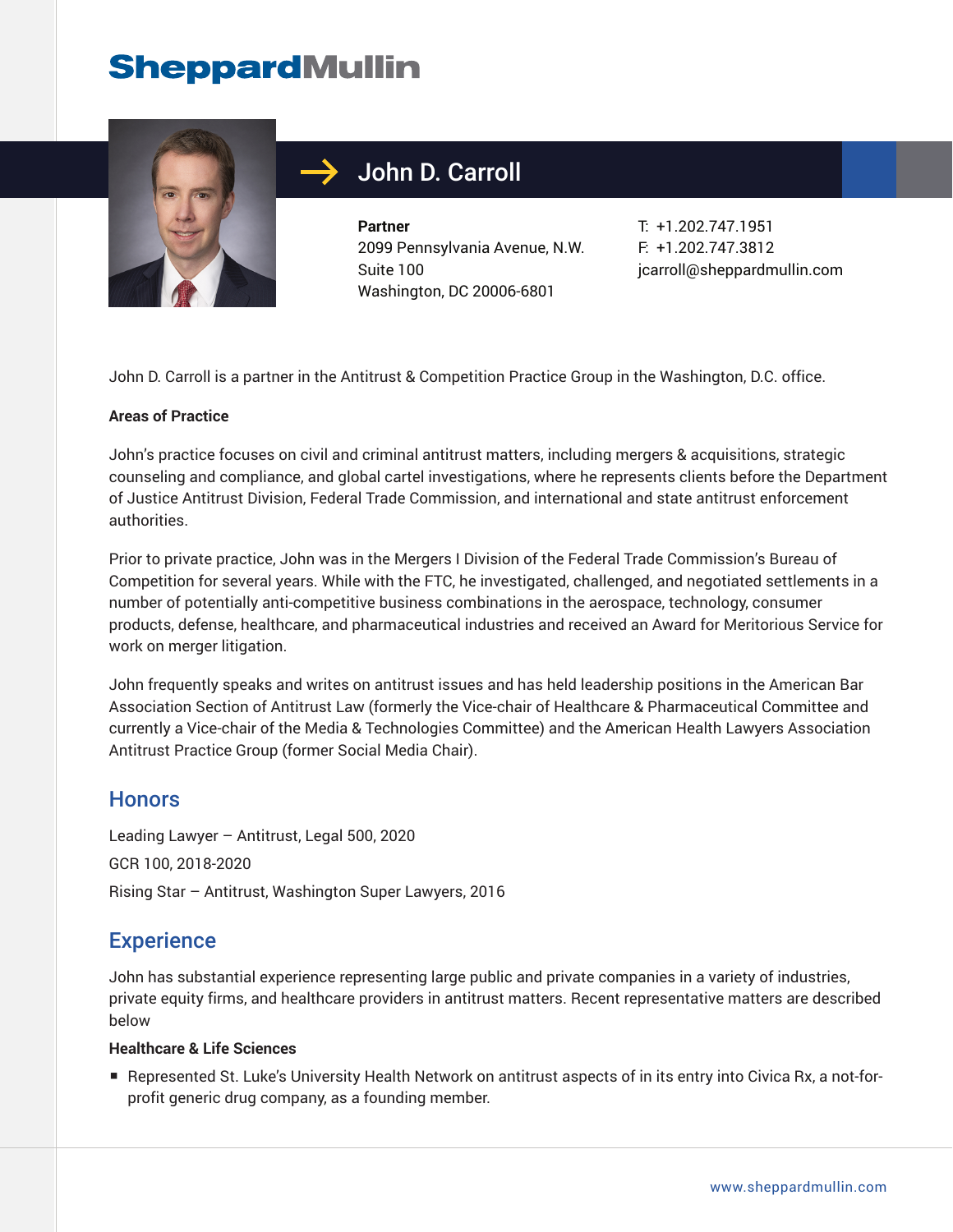## **SheppardMullin**

- Represented St. Luke's University Health Network on antitrust aspects of its acquisition of Easton Hospital.
- Represented Ohio State University Wexner Medical Center and Mercy Health on antitrust aspects of the formation of a statewide affiliation to address Ohio's critical health needs.
- Represented Atrium Health on antitrust aspects of the formation of its Musculoskeletal Institute and entry into a co-management arrangement with physician groups.
- Represented Ochsner Health System it its formation of JOA with Slidell Memorial Hospital.
- Represented Owens and Minor on antitrust aspects of it acquisition of Byram Healthcare from Mediq.
- Currently advising health systems and physician groups on variety of antitrust issues, including network formation and potential transactions.
- Currently advising pharmaceutical and medical device companies on all aspects of competitor collaborations, including mergers, acquisitions, and joint ventures.

#### **Consumer Products & Entertainment**

- Represented Energizer Holdings, Inc. on antitrust aspects of it \$2 billion acquisition of Spectrum Brands.
- Represented Carmike Cinemas in the Department of Justice investigation of their sale to AMC theatres, creating the nation's largest movie theatre chain.
- Representation of Hanesbrands Inc. in antitrust aspects of its acquisition of Maidenform Brands, Inc., a leading consumer goods company.
- Represented Bass Pro Group in its successful defense of an FTC investigation of its acquisition of Fishing Holdings LLC, a manufacturer of fishing boats that include Ranger Boats and the Stratos and Triton boat brands.

#### **Manufacturing**

- Represented WestRock Company on antitrust aspects of its \$4.9 billion acquisition of KapStone Paper & Packaging.
- Represented Forterra Building Products, a portfolio company of LoneStar Funds, in the formation of a joint venture with a competitor.

#### **Technology & FinTech**

- Represented Xerox Holdings Corporation in its unsolicited offer and proxy contest for HP Inc.
- Represented Total System Services on antitrust aspects of its \$54 billion merger of equals with Global Payments.
- Advised leading technology companies on range of antitrust issues regarding investigations and transactions.

#### **Global Cartel Investigations**

- Defended multinational companies in criminal investigations alleging antitrust conspiracies.
- Represented an executive of international auto parts company in connection with a cartel investigation in that industry.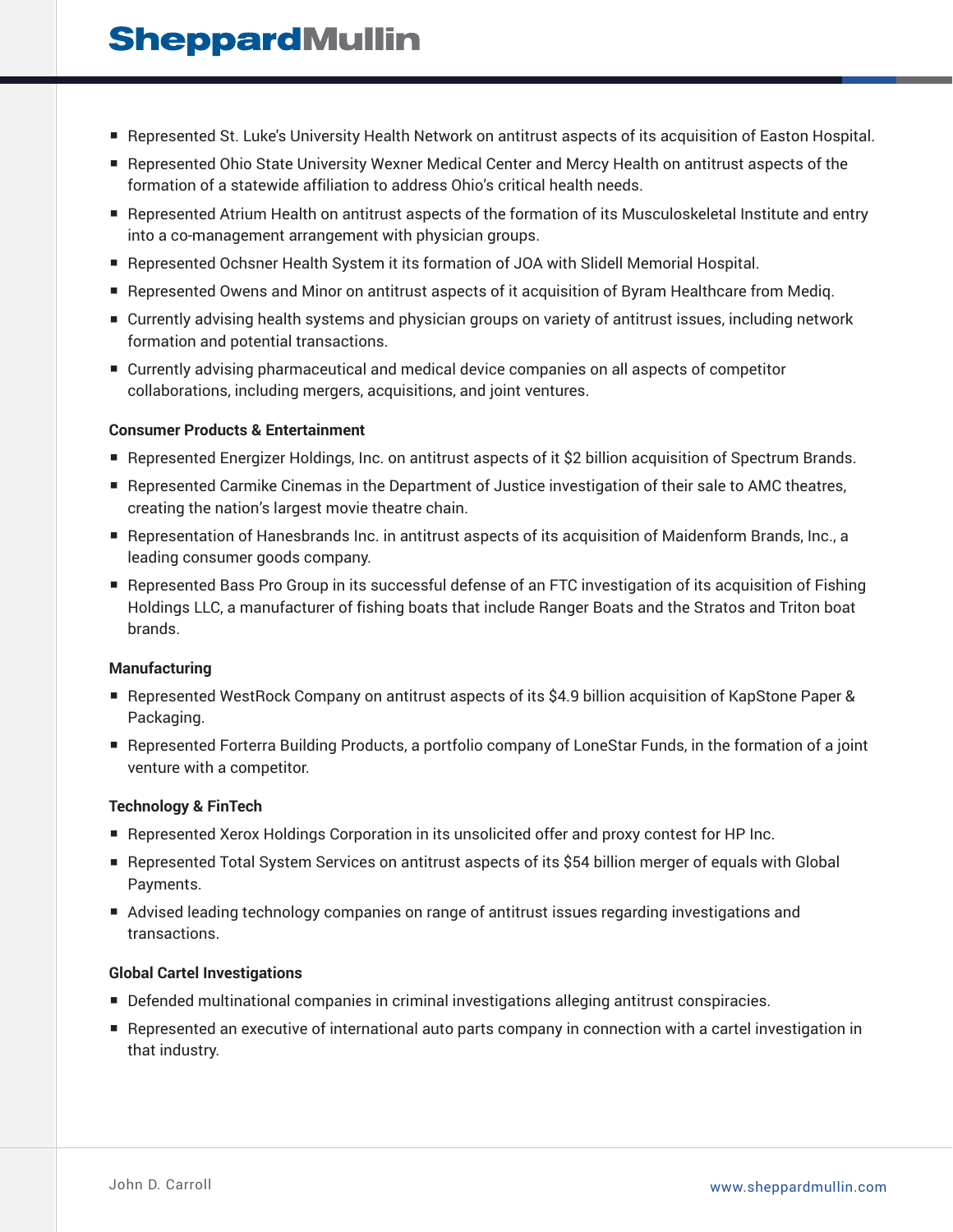### Articles

- Effective Competition in Digital Platform Markets: Legislative and Enforcement Trends in the EU and the US *Lexxion*, 2022
- Is Congress the Answer? Evaluating Antitrust Legislation and the Impact on Technology Industries *Icarus – ABA Section of Antitrust Law*, Winter 2021

#### **Antitrust Law Blog**

- "Treasury Department Recommends Antitrust Reform in Alcohol Markets," February 28, 2022
- "Antitrust Scrutiny Heating Up in Oil and Gas Industries," December 15, 2021
- "Back to the "Good Old Days": FTC Announces Return to Prior Merger Approval Regime," November 1, 2021
- "HSR Practice Alert FTC is Making Changes to Respond to the "Massive Surge" in HSR Filings," August 27, 2021
- "FTC, Under Pressure from "Tidal Wave" of HSR Filings, To Begin Issuing Close-At-Your-Own-Risk Letters," August 4, 2021
- "The State of Competition in the U.S. Healthcare Industry," March 31, 2021
- "Vertical Deals in Healthcare: Key Antitrust Takeaways for Private Equity Firms," March 5, 2021

#### **Energy Law Blog**

■ "Federal Trade Commission Petitioned To Investigate Electric Utilities," May 24, 2022

#### **Government Contracts & Investigations Law Blog**

■ "How a New Era in Antitrust Enforcement May Impact Government Contractors," February 24, 2021

#### **Healthcare Law Blog Posts**

- "Top 5 Legal Issues in Digital Health to Watch for in 2022," February 1, 2022
- "Healthcare Antitrust Update: Key Antitrust Takeaways for Physician Groups," June 14, 2021

### Media Mentions

FTC, DOJ Launch Review to Strengthen Merger Guidelines, Antitrust Enforcement *S&P Global*, 01.18.2022

### Speaking Engagements

Panelist, "Antitrust Hot Topics: Spot the Antitrust Issues," American Health Law Association, October 27, 2021

Panelist, "2020's Biggest Antitrust Developments and What to Expect in 2021," AHLA's Speaking of Health Law Podcast, February 1, 2021

Moderator, "Recent Developments in Health Care & Pharmaceuticals," American Bar Association, Section of Antitrust Law, May 18, 2020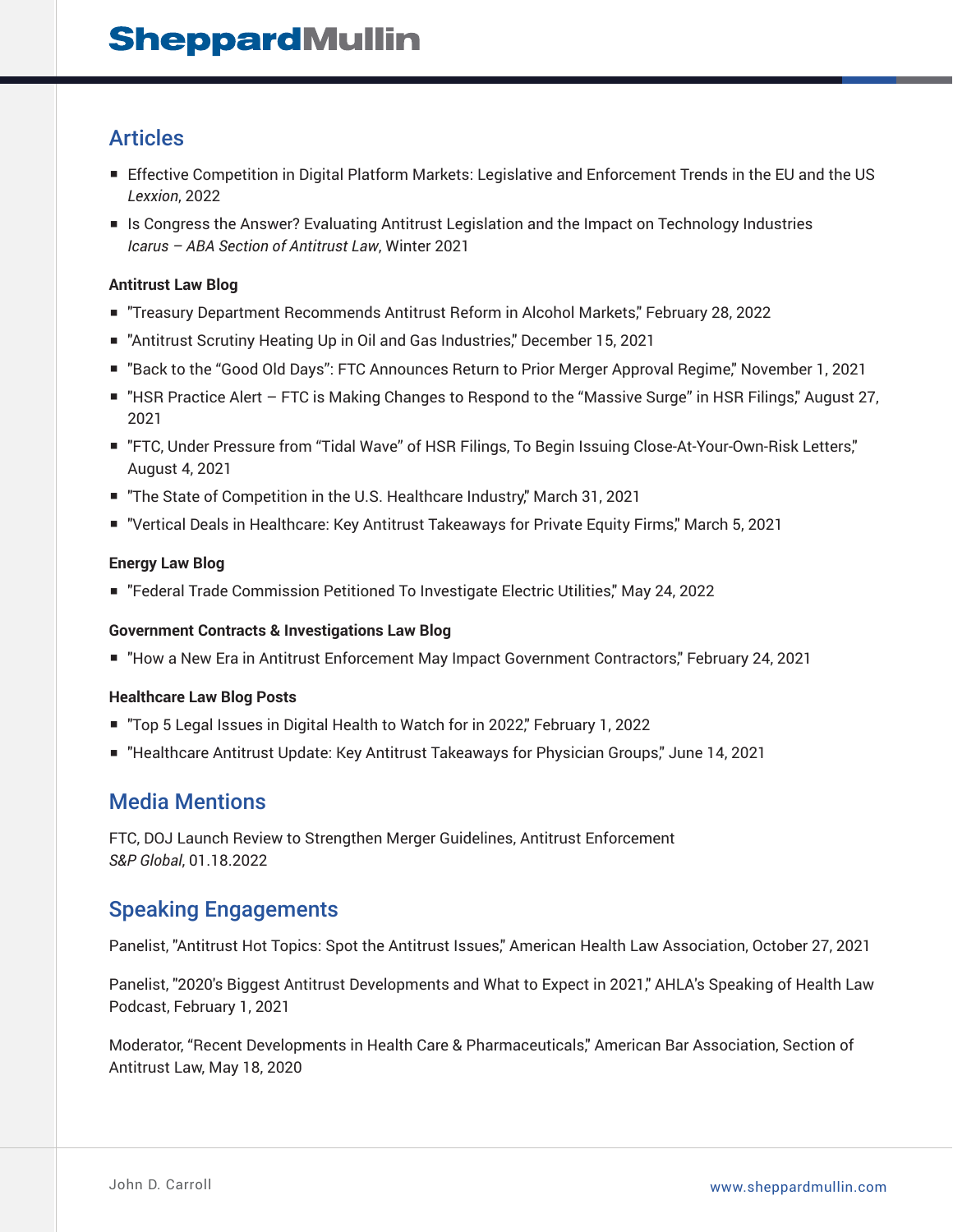Panelist, "Federal Antitrust Enforcement of the FinTech Industry," Electronic Transactions Association, April 10, 2019

Panelist, "Healthcare Antitrust Educational Call," American Health Lawyers Association, December 11, 2018

Panelist, "Exclusionary Practices: An Overview," American Health Lawyers Association Annual Meeting, June 27, 2018

Panelist, "Recent Developments in Healthcare & Pharmaceuticals," American Bar Association, Antitrust Section, January 24, 2018

### Events

10th Annual HNBA/VIA Intellectual Property Institute Washington, D.C., 06-05-2022 - 06-10-2022

Healthcare and Life Sciences Antitrust – The Year in Review and a Look Ahead to What You Need to Know for 2022 Webinar, 02.24.2022

Antitrust Hot Topics: Spot the Antitrust Issues Webinar, 10.27.2021

Fordham Competition Law Institute Panel 2: "I'm Not Dead Yet." Continued Policy and Analytical Challenges For Assessing Vertical Restraints— Foreclosure, Access and Even "Essential Facilities" In Person and Live Broadcast at Skadden Arps, NY, 09.30.2021

Preliminary Injunction Granted: The NJ Hospital Merger Webinar, 09.13.2021

Getting the Deal Done: Assessing Transactional Risk from Antitrust and Insurance Perspectives Webinar, 06.03.2021

The Price is Right: Examining Antitrust and Pricing Issues in the Hospitality Industry Webinar, 05.25.2021

Vertical Deals in Healthcare: Key Antitrust Takeaways Webinar, 04.27.2021

### **Memberships**

ABA Antitrust Section, Vice-Chair of the Media & Technologies Committee (2021-2022, 2022-2023)

### Podcasts & Webinars

AHLA's Speaking of Health Law 2021's - Biggest Antitrust Developments and What to Expect in 2022 01.18.2022